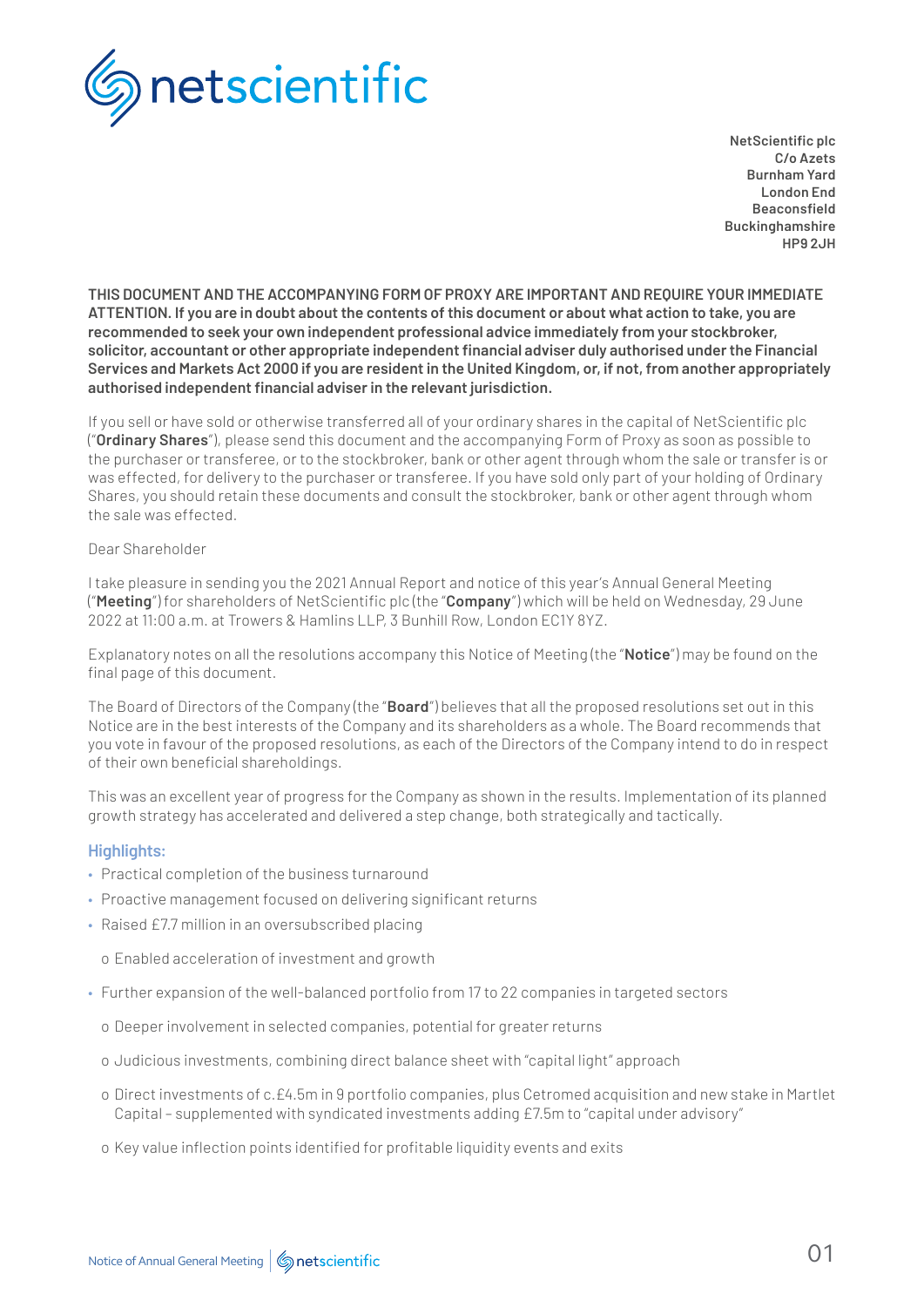- Loss for the year of £2.9m (2020: loss £2.3m) reflecting substantial expensed R&D investment and continued building of the NetScientific platform
- Transformed financial position
	- o Increases of around 50% in "fair value" and "capital under advisory"
	- o Strengthened balance sheet, 69% increase in cash to £2.7 million (2020: £1.6 million)
	- o 156% increase in total assets £20.7 million (2020: £8.1 million)
- Progress in "Trans-Atlantic bridges" programme and international expansion
- Strong position, well placed to realise optimal shareholder value

## **Post Period Highlights:**

- Conditional acquisition of 30% of Vortex Biotech Holdings
- Impressive results in performance evaluation of the ProAxsis in-licensed AstraZeneca COVID-19 antibody test

The Board believes that the extended portfolio holds great potential; and remains assured in the Company's long-term prospects, despite the short-term market challenges. Management is committed to implementing and delivering the agreed strategy.

Yours faithfully

**John Clarkson** *Chairman*

**NetScientific Plc**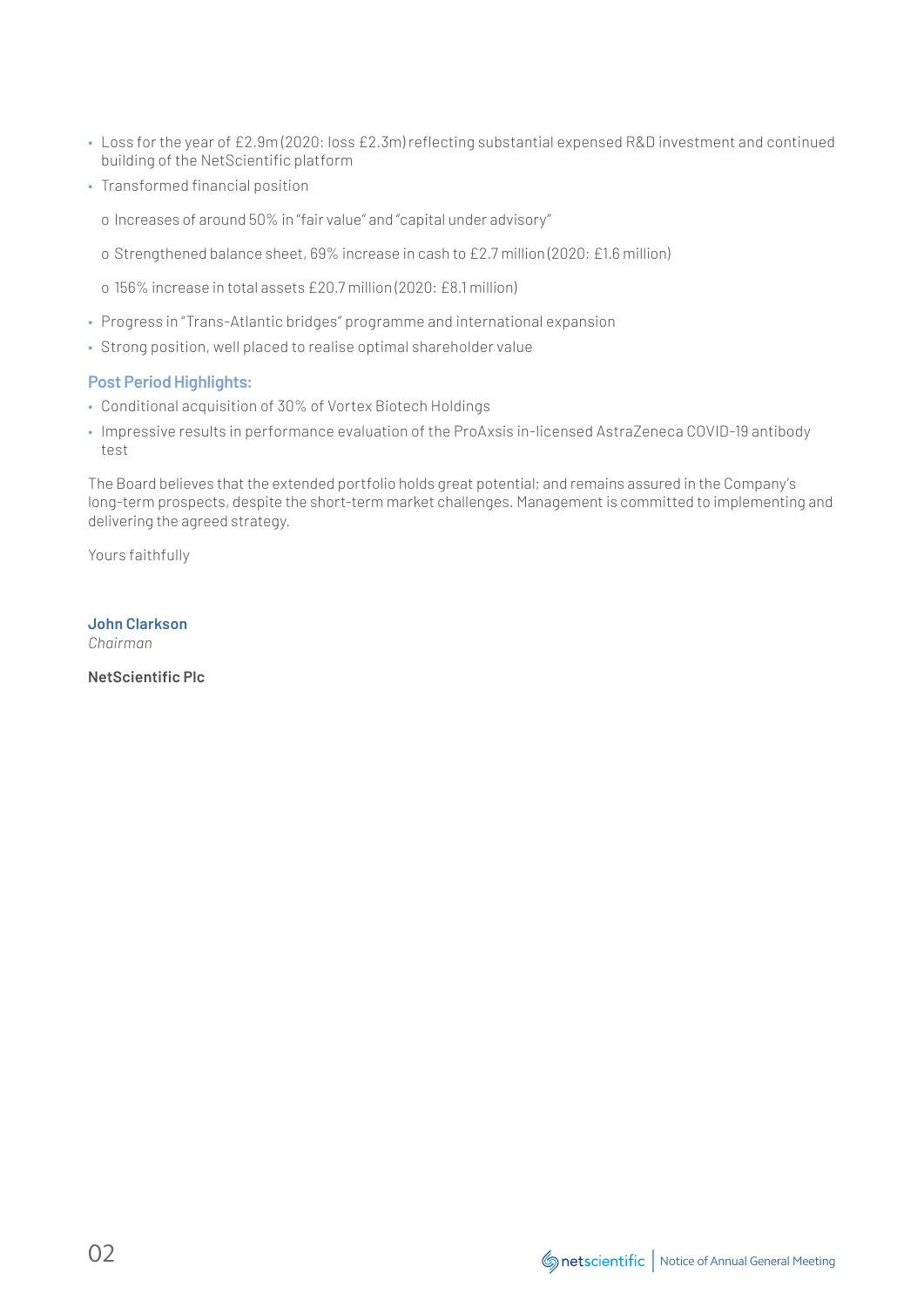

*(incorporated and registered in England and Wales with registered number 08026888)*

# Notice of Annual General Meeting

NOTICE IS HEREBY GIVEN that the annual general meeting (the "**Meeting**" or "**Annual General Meeting**") of NetScientific plc (incorporated and registered in England and Wales with registered number 08026888) (the "**Company**") will be held on Wednesday, 29 June 2022 at 11:00 a.m. at Trowers & Hamlins LLP, 3 Bunhill Row, London EC1Y 8YZ, United Kingdom to consider and, if thought fit, to pass the following resolutions, of which Resolutions 1 to 6 will be proposed as ordinary resolutions and Resolution 7 will be proposed as a special resolution.

#### **Resolution 1**

To receive and adopt the Company's Annual Report and Accounts for the financial year ended 31 December 2021, together with the Directors' Report and the Independent Auditors' Report on those accounts (together the "**Annual Report**").

## **Resolution 2**

To receive and approve the Directors' Remuneration Report for the financial year ended 31 December 2021 as set out in the 2021 Annual Report.

#### **Resolution 3**

To reappoint BDO LLP as auditors of the Company to hold office from the conclusion of this Meeting until the conclusion of the next annual general meeting of the Company.

#### **Resolution 4**

To authorise the Audit Committee to determine the remuneration of the auditors.

#### **Resolution 5**

To confirm reappointment of Professor Stephen Smith (in accordance with the Articles of Association of the Company (the "Articles")) as a director of the Company.

#### **Resolution 6**

That, pursuant to Article 8 of the Articles, the directors be generally and unconditionally authorised, in accordance with section 551 of the Companies Act 2006 ("Companies Act"), to allot shares in the Company and grant rights to subscribe for or convert any security into shares in the Company:

- (a) up to an aggregate nominal amount (within the meaning of section 551(3) and (6) of the Companies Act) of £352,030 (such amount to be reduced by the nominal amount allotted or granted under (b) below in excess of £352,030); and
- (b) comprising equity securities (as defined by section 560(1) of the Companies Act) up to an aggregate nominal amount (within the meaning of section 551(3) and (6) of the Companies Act) of £704,061 (such amount to be reduced by any allotments or grants made under (a) above) in connection with or pursuant to an offer by way of a rights issue:
	- (i) to holders of ordinary shares in proportion (as nearly as may be practicable) to the respective number of ordinary shares held by them on the record date for such allotment; and
	- (ii) to holders of other equity securities as required by the rights of those securities or, subject to such rights, as the directors otherwise consider necessary,

 but subject to such exclusions or other arrangements as the directors may deem necessary or expedient in relation to treasury shares, fractional entitlements, record dates, legal or practical problems in or under the laws of any territory or the requirements of any regulatory body or stock exchange,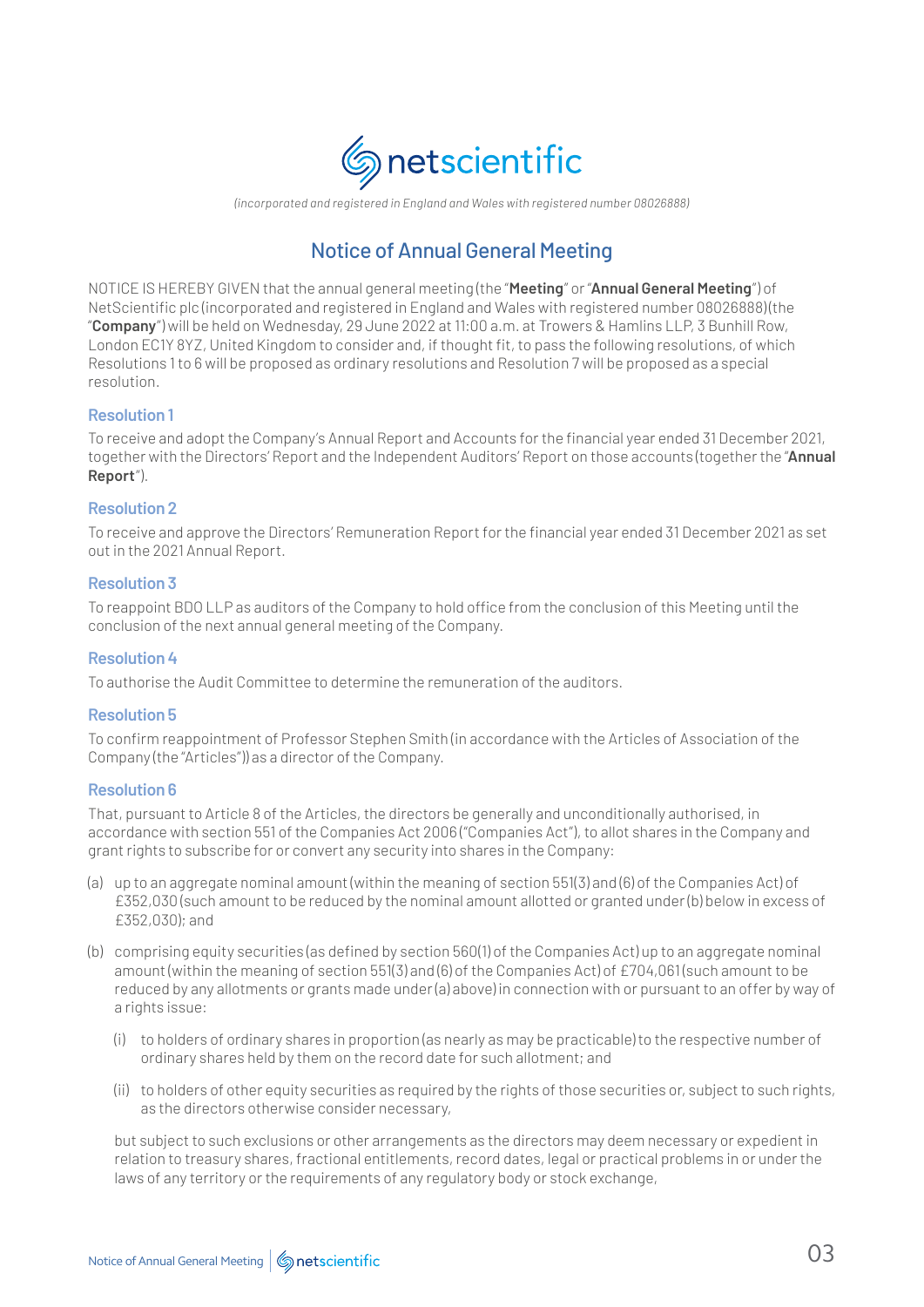provided that this authority shall expire at the conclusion of the next annual general meeting of the Company after the passing of this resolution or on 30 June 2023 (whichever is earlier), save that the Company may make an offer or agreement before this power expires which would or might require shares to be allotted or rights to be granted after this power expires and the directors may allot shares, or grant rights to subscribe for or to convert any security into shares, pursuant to any such offer or agreement as if this authority had not expired.

# **Resolution 7**

That, subject to the passing of resolution 6 and pursuant to Article 8 of the Articles, the directors be given the general power pursuant to sections 570 and 573 of the Companies Act to allot equity securities (within the meaning of section 560 of the Companies Act) for cash either pursuant to the authorities granted by resolution 6 or by way of a sale of treasury shares (within the meaning of section 724(5) of the Companies Act) as if section 561(1) of the Companies Act did not apply to any such allotment or sale, provided that this power shall be limited to the allotment of equity securities for cash or sale of treasury shares:

- (a) in connection with or pursuant to an offer of or invitation to acquire equity securities (whether by way of a rights issue, open offer or otherwise, but, in the case of an allotment pursuant to the authority granted by paragraph (b) of resolution 6, such power shall be limited to the allotment of equity securities in connection with an offer by way of a rights issue):
	- (i) to holders of ordinary shares in the capital of the Company in proportion (as nearly as practicable) to the respective numbers of ordinary shares held by them on the record date for such allotment or sale; and
	- (ii) to holders of other equity securities in the capital of the Company, as required by the rights of those securities or, subject to such rights, as the directors otherwise consider necessary,

 but subject to such exclusions or other arrangements as the directors may deem necessary or expedient in relation to treasury shares, fractional entitlements, record dates or any legal or practical problems under the laws of any territory or the requirements of any regulatory body or stock exchange; and

(b) otherwise than pursuant to paragraph (a) of this resolution, up to an aggregate nominal amount of £211,218,

and this power shall expire at the conclusion of the next annual general meeting of the Company after the passing of this resolution or on 30 June 2023 (whichever is the earlier), save that the Company may make an offer or agreement before this power expires which would or might require equity securities to be allotted for cash, or treasury shares to be sold, after this power expires and the directors may allot equity securities for cash, or sell treasury shares, pursuant to any such offer or agreement as if this power had not expired.

This resolution is in substitution for all unexercised powers previously granted to the directors to allot equity securities as if section 561(1) of the Companies Act did not apply but without prejudice to any allotment of equity securities already made or agreed to be made pursuant to such authorities.

By order of the Board

## **Stephen Crowe**

*Company Secretary*

6 June 2022

*Registered office:*  C/o Azets Burnham Yard London End Beaconsfield Buckinghamshire HP9 2JH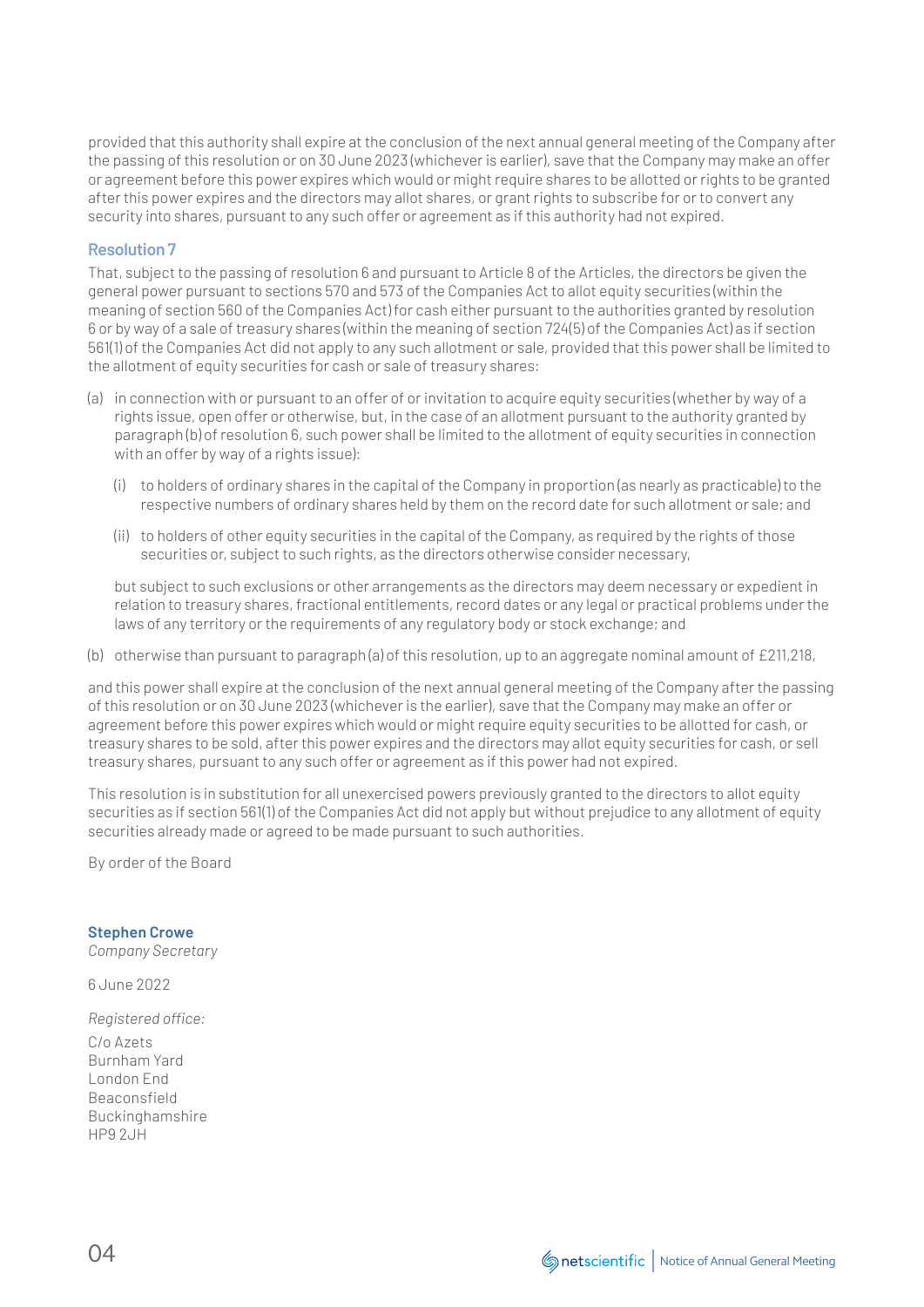#### **Notes**

- 1. Only those members registered on the Company's register of members at:
	- close of business on Monday 27 June 2022; or,
	- if the Meeting is adjourned, the time which is 48 hours (excluding any day which is not a working day) before the appointed time for the adjourned meeting,

shall be entitled to attend and vote at the Meeting.

- 2. Members entitled to attend and vote at the Meeting are entitled to appoint one or more proxies to exercise all or any of their rights to attend and to speak and vote on their behalf at the Meeting and at any adjournment of it. If a proxy appointment is submitted without indicating how the proxy should vote on any resolution, the proxy will exercise his discretion as to whether and, if so, how he votes. Completion and return of a proxy form will not prevent a shareholder from attending and voting in person. If a shareholder has appointed a proxy and attends the meeting in person, his proxy appointment will automatically be terminated and votes in person will stand in its place.
- 3. If you do not intend to attend the Meeting in person, in order to ensure that your vote is counted, the Board recommends that the Chairman of the forthcoming Annual General Meeting is appointed as your proxy. A proxy form which may be used to make a proxy appointment and give proxy instructions accompanies this Notice. If you do not have a proxy form and believe that you should have one, or if you require additional forms, please contact Neville Registrars Limited at Neville House, Steelpark Road, Halesowen, B62 8HD. Members may also appoint the a proxy through the CREST electronic proxy appointment service as described in note 6 below.
- 4. To appoint a proxy using the enclosed proxy form, the form must be:
	- completed and signed by or on behalf of the Member;
	- sent or delivered to Neville Registers Limited, Neville House, Steelpark Road, Halesowen, B62 8HD (the "**Registrars**"); and
	- received by the Registrars at such address no later than 11:00 a.m. on Monday 27 June 2022 (or, if the Meeting is adjourned, not less than 48 hours (excluding any day that is not a working day) before the appointed time for the adjourned meeting) (the "**Cut-off Time**").

 In the case of a Member which is a corporation, the proxy form must be executed under its common seal or signed on its behalf by an officer of the corporation, an attorney for the corporation or any other person authorised to sign the proxy form on behalf of the corporation.

 Any power of attorney or any other authority under which the proxy form is signed (or a notarially certified copy of such power or authority) must be included with the proxy form.

- 5. A vote withheld option is provided on the form of proxy to enable you to instruct your proxy not to vote on any particular resolution, however, it should be noted that a vote withheld in this way is not a 'vote' in law and will not be counted in the calculation of the proportion of the votes 'for' and 'against' a resolution.
- 6. CREST members who wish to appoint a proxy or proxies by using the CREST electronic proxy appointment service may do so for the Meeting and any adjournment(s) of it by using the procedures described in the CREST Manual (available from https://www.euroclear.com/site/public/EUI). CREST personal members or other CREST sponsored members, and those CREST members who have appointed a voting service provider(s), should refer to their CREST sponsor or voting service provider(s), who will be able to take the appropriate action on their behalf.

 In order for a proxy appointment made by means of CREST to be valid, the appropriate CREST message (a "**CREST Proxy Instruction**") must be properly authenticated in accordance with Euroclear UK & Ireland Limited's ("**EUI**") specifications and must contain the information required for such instructions, as described in the CREST Manual. The message, regardless of whether it constitutes the appointment of a proxy or an amendment to the instruction given to a previously appointed proxy, must, in order to be valid, be transmitted so as to be received by the issuer's agent (ID 7RA11) by 11:00 a.m. on Monday 27 June 2022. For this purpose, the time of receipt will be taken to be the time (as determined by the timestamp applied to the message by the CREST Applications Host) from which the issuer's agent is able to retrieve the message by enquiry to CREST in the manner prescribed by CREST. After this time any change in instructions to proxies appointed through CREST should be communicated to the appointee through other means.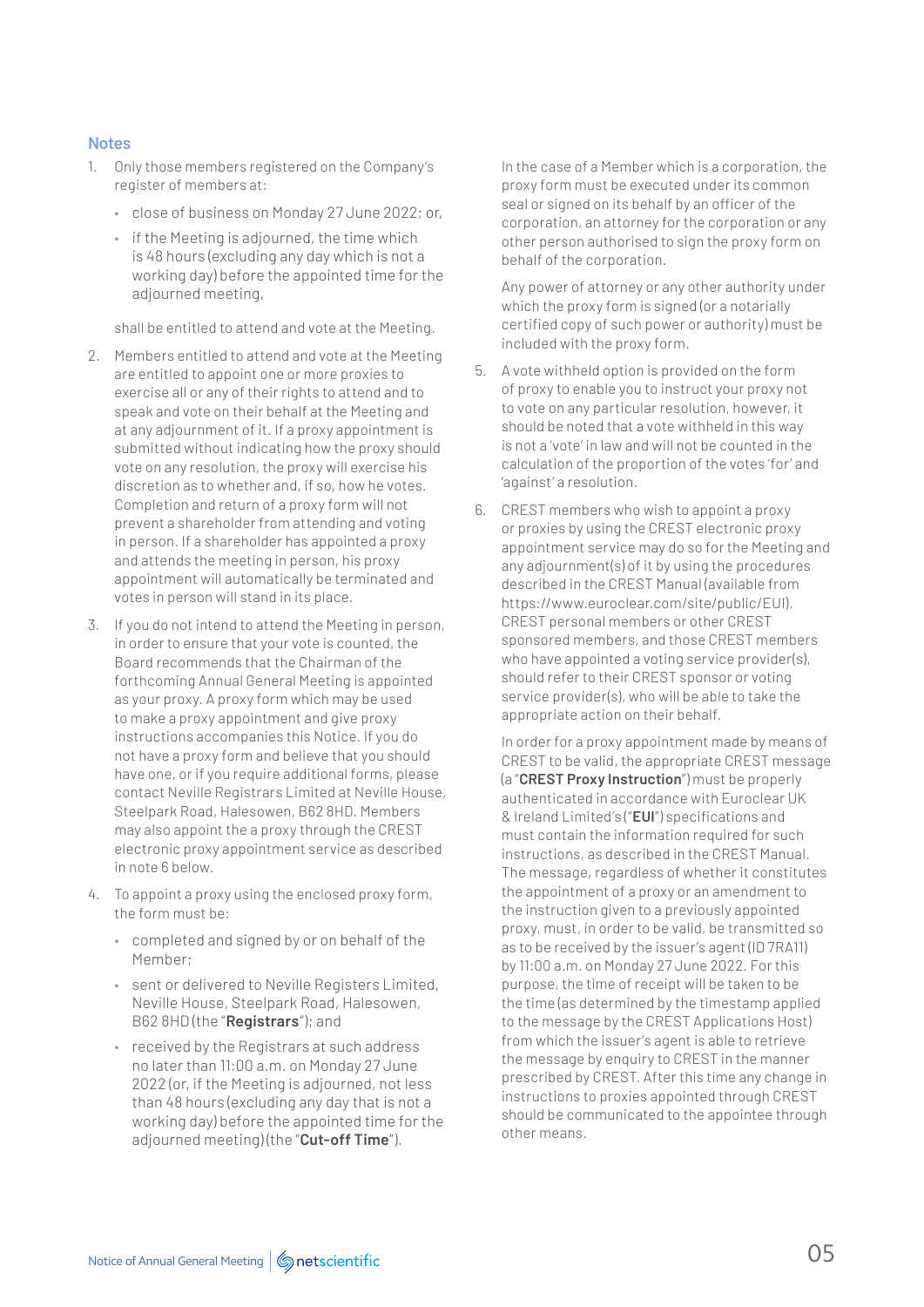CREST members and, where applicable, their CREST sponsors or voting service providers should note that EUI does not make available special procedures in CREST for any particular messages. Normal system timings and limitations will therefore apply in relation to the input of CREST Proxy Instructions. It is the responsibility of the CREST member concerned to take (or, if the CREST member is a CREST personal member or sponsored member or has appointed a voting service provider(s), to procure that his CREST sponsor or voting service provider(s) take(s)) such action as shall be necessary to ensure that a message is transmitted by means of the CREST system by any particular time. In this regard, CREST members and, where applicable, their CREST sponsors or voting service providers are referred, in particular, to those sections of the CREST Manual concerning practical limitations of the CREST system and timings.

 The Company may treat as invalid a CREST Proxy Instruction in the circumstances set out in Regulation 35(5)(a) of the Uncertificated Securities Regulations 2001.

- 7. In the case of joint holders, where more than one of the joint holders purports to appoint a proxy, only the appointment submitted by the most senior holder will be accepted. Seniority is determined by the order in which the names of the joint holders appear in the Company's register of members in respect of the joint holding (the first-named being the most senior).
- 8. If a Member wishes to change his proxy instructions he should submit a new proxy appointment using the methods set out above, so as to arrive before the Cut-off Time. Any amended proxy appointment received after the Cut-off Time will be disregarded.

 If a Member submits more than one valid proxy appointment in respect of the same share for use at the Meeting, the appointment received last (regardless of its date or the date of its execution) shall (provided it is received before the Cut-off Time) be treated as replacing and revoking any other proxy appointment as regards that share.

9. A Member may terminate the authority of a person to act as such Member's proxy by notice in writing to the Company delivered to the Registrars at the address specified above no later than the Cut-off Time. In the case of a Member which is

a corporation, the termination notice must be executed under its common seal or signed on its behalf by an officer of the corporation, an attorney for the corporation or any other person authorised to sign such notice on behalf of the Corporation. Any power of attorney or any other authority under which the revocation notice is signed (or a notarially certified copy of such power or authority) must be included with the termination notice.

- 10. Any corporation which is a Member can appoint one or more corporate representatives who may exercise on its behalf all of its powers as a member provided that they do not do so in relation to the same shares.
- 11. Copies of the service contracts of the executive directors and letters of appointment for the nonexecutive directors will be available for inspection at the Meeting for at least 15 minutes prior to and during the Meeting.
- 12. Except as provided above, members who have general queries about the Meeting should write to the Company Secretary of the Company at c/o Azets, Burnham Yard, London End, Beaconsfield, Buckinghamshire HP9 2JH, United Kingdom. No other methods of communication will be accepted.
- 13. As at the close of business on the date immediately preceding this notice, the Company's issued share capital comprised 21,121,853 ordinary shares. Each ordinary share carries the right to vote at the meeting and, therefore, the total number of voting rights in the Company as at close of business on the date immediately preceding this notice is 21,121,853.
- 14. Except as provided above, shareholders who wish to communicate with the Company in relation to the Meeting should do so by calling Neville Registrars Limited shareholder helpline on 0121 585 1131. If you are outside the United Kingdom please call +44 (0) 121 585 1131. Calls outside the United Kingdom will be charged at the applicable international rate. The helpline is open between 9.00 a.m. – 5.00 p.m., Monday to Friday, excluding public holidays in England and Wales. Different charges may apply to calls from mobile phones and calls may be recorded and randomly monitored for security and training purposes.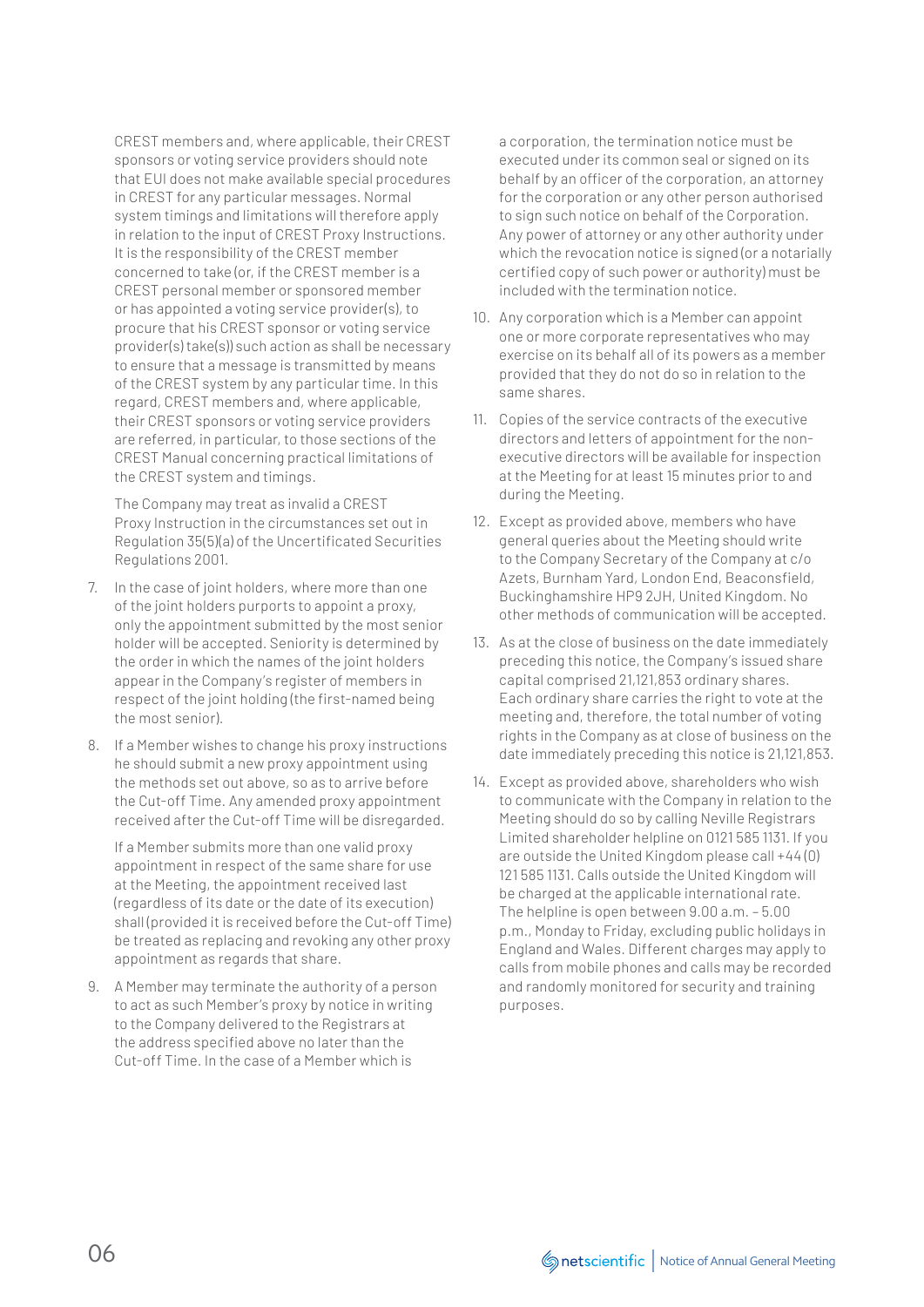# Explanatory Notes to the Business of the Annual General Meeting

# **Resolution 1**

The Company's Annual Report and Accounts for the financial year ended on 31 December 2021 and the Directors' Report and the Independent Auditors' Report on those accounts will be presented to shareholders for approval.

# **Resolution 2**

Although AIM traded companies are not required by company law to present a separate Remuneration Report to their shareholders for a vote, your Board has decided that the Remuneration Report, which is contained in the Annual Report, should be subject to an advisory shareholder vote. As the vote is advisory only, it does not affect the historical remuneration paid to any individual director.

## **Resolutions 3 and 4**

At every annual general meeting at which accounts are presented to shareholders, the Company is required to appoint an auditor to serve from the conclusion of that meeting until conclusion of the next such annual general meeting. BDO LLP has confirmed that it is willing to continue as the Company's auditors for the next financial year. The Company's shareholders are asked to reappoint BDO LLP and to authorise the Audit Committee to determine their remuneration.

## **Resolution 5**

In accordance with Article 35.1 of the Articles, Professor Stephen Smith is standing for reappointment by the shareholders at the Meeting.

## **Resolution 6**

Your directors may allot shares and grant rights to subscribe for, or convert any security into, shares only if authorised to do so by shareholders. The authority granted at the last General Meeting of the Company is due to expire at this year's Annual General Meeting. Accordingly, resolution 6 will be proposed as an ordinary resolution to grant new authorities to allot shares and grant rights to subscribe for, or convert any security into, shares: (a) up to an aggregate nominal amount of £352,030, representing approximately one third (33.33 per cent) of the Company's existing issued share capital as at 27 May 2022 (being the latest practicable date prior to publication of this document); and (b) in connection with a rights issue, up to an aggregate nominal amount of £704,061 (as reduced by allotments under paragraph (a) of the resolution), representing (before any reduction) approximately two thirds (66.67 per cent) of the Company's existing issued ordinary share capital as at 27 May 2022 (being the latest practicable date prior to publication of this document). Resolution 6 seeks authorities to allot shares in line with the guidance issued by the Investment Association.

## **Resolution 7**

Generally, if the directors wish to allot new shares or other equity securities (within the meaning of section 560 of the Companies Act) for cash or sell treasury shares for cash, then under the Companies Act they must first offer such shares or securities to shareholders in proportion to their existing holdings. These statutory pre emption rights may be disapplied by shareholders. Resolution 7, which will be proposed as a special resolution, will enable the directors to allot equity securities for cash or sell treasury shares for cash up to a maximum aggregate nominal amount of £704,061, representing, in aggregate, approximately two-thirds of the existing issued share capital without having to comply with statutory pre emption rights.

Sub-paragraph (a) of Resolution 7 allows the directors to allot equity securities for cash without complying with the statutory pre-emption rights up to an aggregate nominal amount of: (i) £704,061 in connection with a rights issue; or (ii) £352,030 in connection with an open offer or other pre-emptive offer, in each case. Sub-paragraph (b) of resolution 7 allows the directors to allot equity securities or sell treasury shares for cash without complying with the statutory pre-emption rights provided the allotment is a non-pre-emptive issue or sale for cash which is limited to securities for an aggregate nominal amount of £211,218, representing approximately 20 per cent of the issued ordinary share capital of the Company.